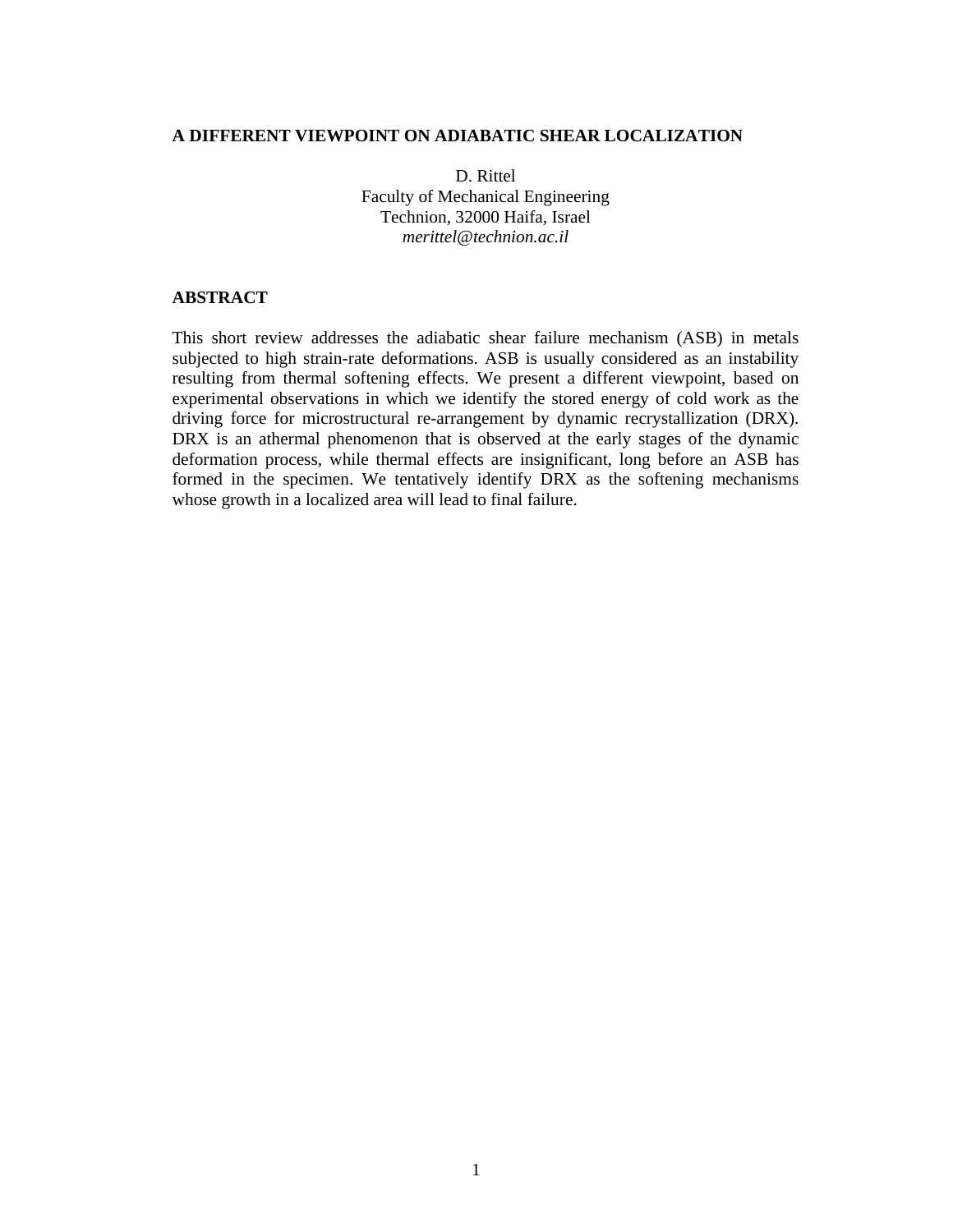#### **1. INTRODUCTION**

Material failure has long interested the Physics and the Engineering communities in an attempt not only to better understand, but also control the series of events leading to this point. The sudden creation of a discontinuity at the micro(nano) scale is indeed quite intriguing and not yet fully understood, even if recent sophisticated computer atomistic simulations have shed considerable light on this phenomenon. Among the typical failure mechanisms, one can consider two main phenomena: fracture (creation and separation of new surfaces), and the localization of the deformation into a specific spatial pattern as a precursor to fracture. These phenomena can be observed in the quasi-static regime for which the prescribed loads (displacements) are slowly applied to the solid so that inertial effects are negligible. They can also be observed when dynamic loading conditions prevail such as impact, for which wave propagation plays an important role. The first subject, dynamic fracture, has been, and still is, a subject of considerable interest with many open questions concerning the physics of the process at all scales, from the atomic to the continuum (for a review, see e.g. Cox et al. (2005)). Dynamic fracture will not be addressed further in the present paper.

The localization of the (plastic) deformation into a band (plane) or a surface has been analyzed in mathematical terms as a bifurcation phenomenon and the emergence of a localized solution for the displacement field for quasi-static situations (see e.g. Rice (1976)). From a physical point of view, the homogeneous plastic deformation localizes into a narrow band in which the shear strain can reach very high values leading to ultimate failure. This is referred to as the emergence of a shear band, the rest of the structure being essentially unloaded from that point thereon. When dynamic loading conditions prevail, the same phenomenon can be observed, namely formation of a shear band with an intense shear strain, with the difference that one must now consider thermomechanical coupling effects. Indeed, it has long been known that part of the strain energy gets dissipated as heat during a plastic deformation process (Farren and Taylor, 1925; Taylor and Quinney, 1934; Tresca, 1879). When the time scale is small, as in the case of impact, the heat cannot flow out of the solid, causing a temperature rise and the process can be qualified, to a first approximation of adiabatic (Boley and Weiner, 1960). The phenomenon is consequently referred to as adiabatic shear banding (ASB). ASB is very often associated with the dynamic cracking processes, when the latter follows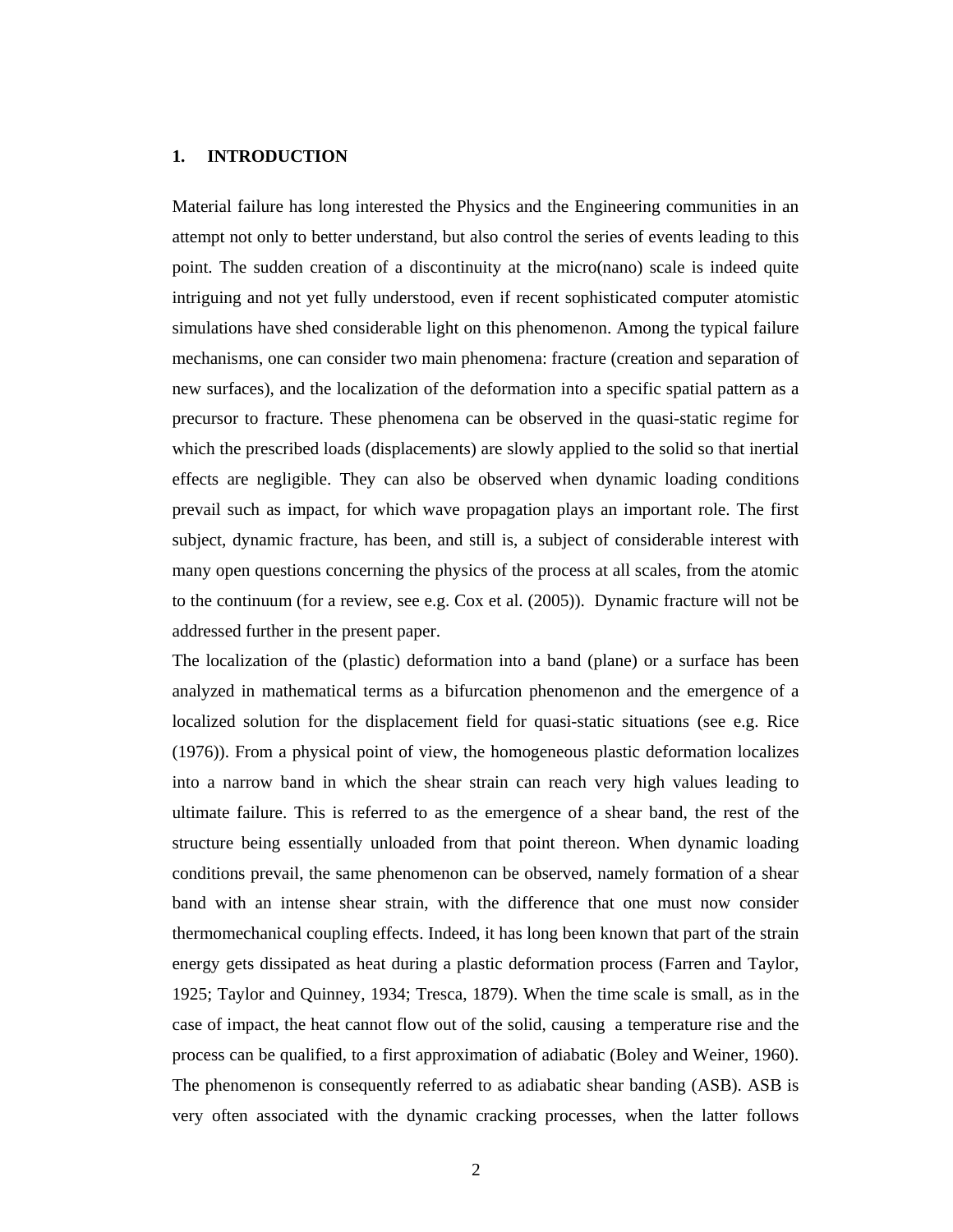shortly the shear band formation. This paper will address some aspects of this phenomenon.

In order to understand the emergence of an adiabatic shear band, Zener and Hollomon (1944) proposed to consider the opposite influence of strain-rate hardening and thermal softening effects, the latter bringing to a point where the material can no longer harden, thus looses its stability and allows the formation of a localized failure mode. A large body of experimental evidence can be found in the book of Bai and Dodd (1992), while mathematical solutions are compiled in the book of Wright (Wright, 2002). Thermal softening has been the prevailing assumption since its inception, and the modern analyses rely on perturbation analysis of the thermal or mechanical fields (Molinari and Clifton, 1987).

In order to complete the picture, it must be mentioned that while a huge body of microstructural evidence can be found about adiabatic shear bands in many materials, the experimental mechanical characterization of the phenomenon has been much less investigated since the seminal contribution of Marchand and Duffy (1988), and related works. Since thermal evolutions are crucial in this problem, experimental emphasis has been put on real-time monitoring of the temperature of impacted specimens, using e.g. infrared radiometers (Hartley, et al., 1987; Hodowany, et al., 2000; Kapoor and Nemat-Nasser, 1998; Trojanowski, et al., 1997). The outcome of these various works was a better understanding of the thermomechanical conversion and its efficiency. In other words, while it had long been assumed that the thermal to mechanical conversion efficiency is a constant of the order 0.9, recent work showed that it is not only strain but also strain-rate dependent, so that this efficiency has a constitutive equation of its own (Mason, et al., 1994; Rittel, 1999). As a result, if adiabatic conditions are assumed, the energy balance can be written as:

$$
\beta_{int} \int_{\epsilon_y}^{\epsilon_f} \sigma_{ij} d\varepsilon_{ij}^p = \rho C_p \Delta T \tag{1}
$$

Where  $\sigma_{ij}$  and  $\epsilon_{ij}^p$  indicate stress and plastic strain respectively, the subscripts *y* and *f* stand for yield and failure,  $\rho$  is the density, Cp is the heat capacity,  $\Delta T$  is the temperature rise and  $\beta_{int}$  is the efficiency of the thermomechanical conversion (Rittel, 1999; Taylor and Quinney, 1934). It must be noted that assuming a value of 0.9 or 1 for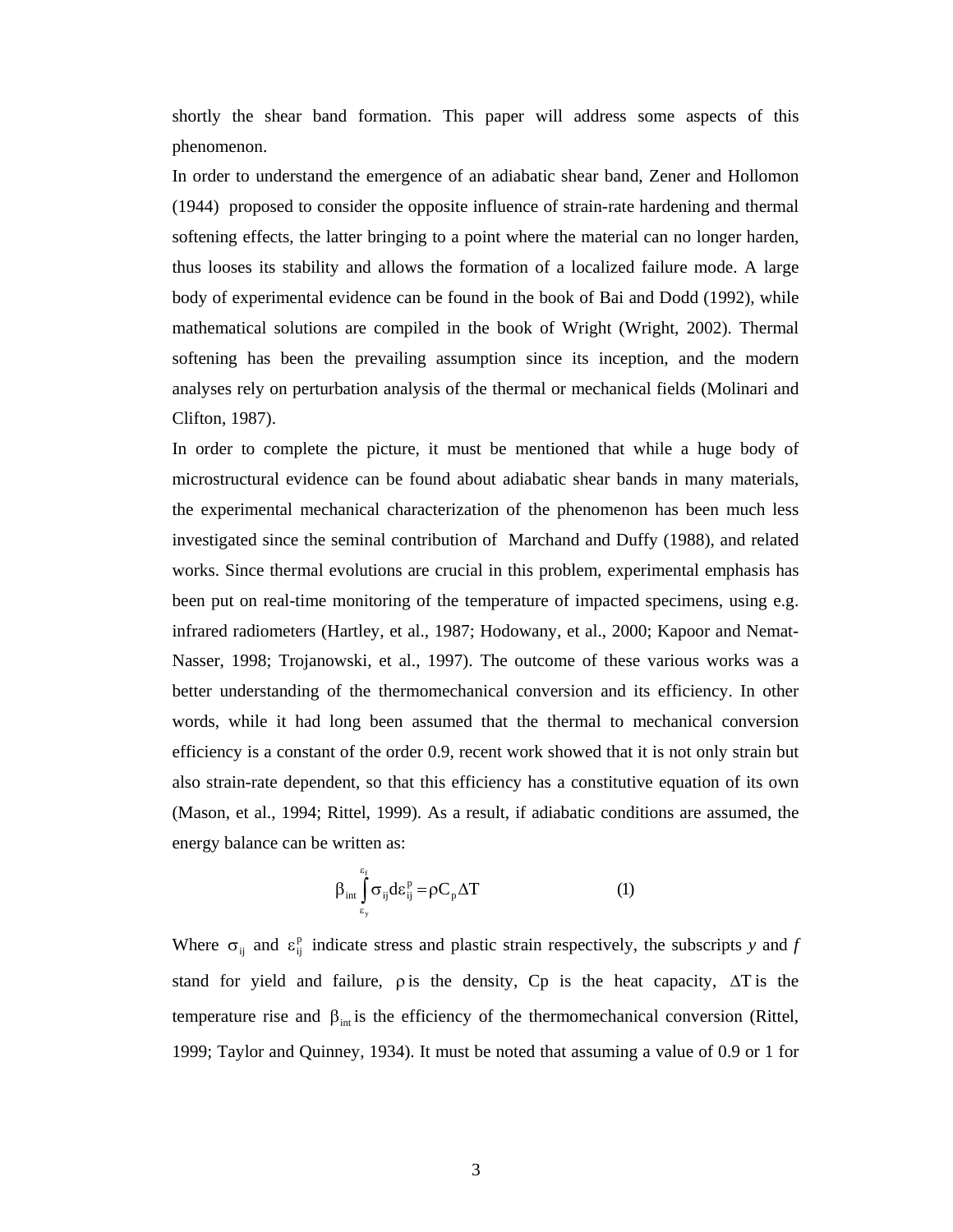$β<sub>int</sub>$  over the whole range of strains will result in an overestimation of the temperature rise.

To conclude this introductory survey, it will be noted that a well accepted criterion for the onset of ASB formation is expressed in terms of a critical strain, based on the Zener-Hollomon analysis for a specific constitutive model of the dynamic mechanical behavior of the material of interest.

So far, there is no clear connection between the profusion of microstructural observations and mechanical quantities, such as a critical strain for failure, so that the physical picture is still incomplete.

The purpose of this paper is to bring recent results on the phenomenon of adiabatic shear banding. The results are taken from the author's recent work and presented as a synthesis. Firstly, we will examine the extent to which thermoplastic coupling effects lead to an important temperature rise, showing that the latter is not significant in many materials until the late failure stages. Next, we present a new failure criterion based on mechanical energy rather than a critical strain. Once the physical nature of the energy is identified, the microstructure of the material appears as a natural extension of the criterion. Additional experimental results will be presented and discussed to clarify the role of microstructural evolutions by outlining a particular phase transition called dynamic recrystallization (DRX), which can be tentatively identified as a key factor in the generation of adiabatic shear bands.

#### **2. RECENT EXPERIMENTAL RESULTS ON ASB FORMATION**

#### **2.1 On the extent of the temperature rise during dynamic deformation**

Thermal fluctuations are viewed as instrumental in the generation of adiabatic shear bands. Here one must distinguish between two spatial scales. The first scale is very microscopic in essence, of the order of the square micron or less, and it is essentially inaccessible to modern instrumentation, e.g. infrared detectors whose pixel size is of the order of  $30\mu^2$ . The other scale is dictated by the pixel size, for which resolution limitations can be partly compensated by a large number of experimental datasets for which one may expect that some of these "hot spots" will eventually be detected. One is therefore necessarily limited to a more macroscopic characterization of the local temperature changes. Several experiments were recently carried out in order to characterize the elevation of temperature in the gauge section of an impacted specimen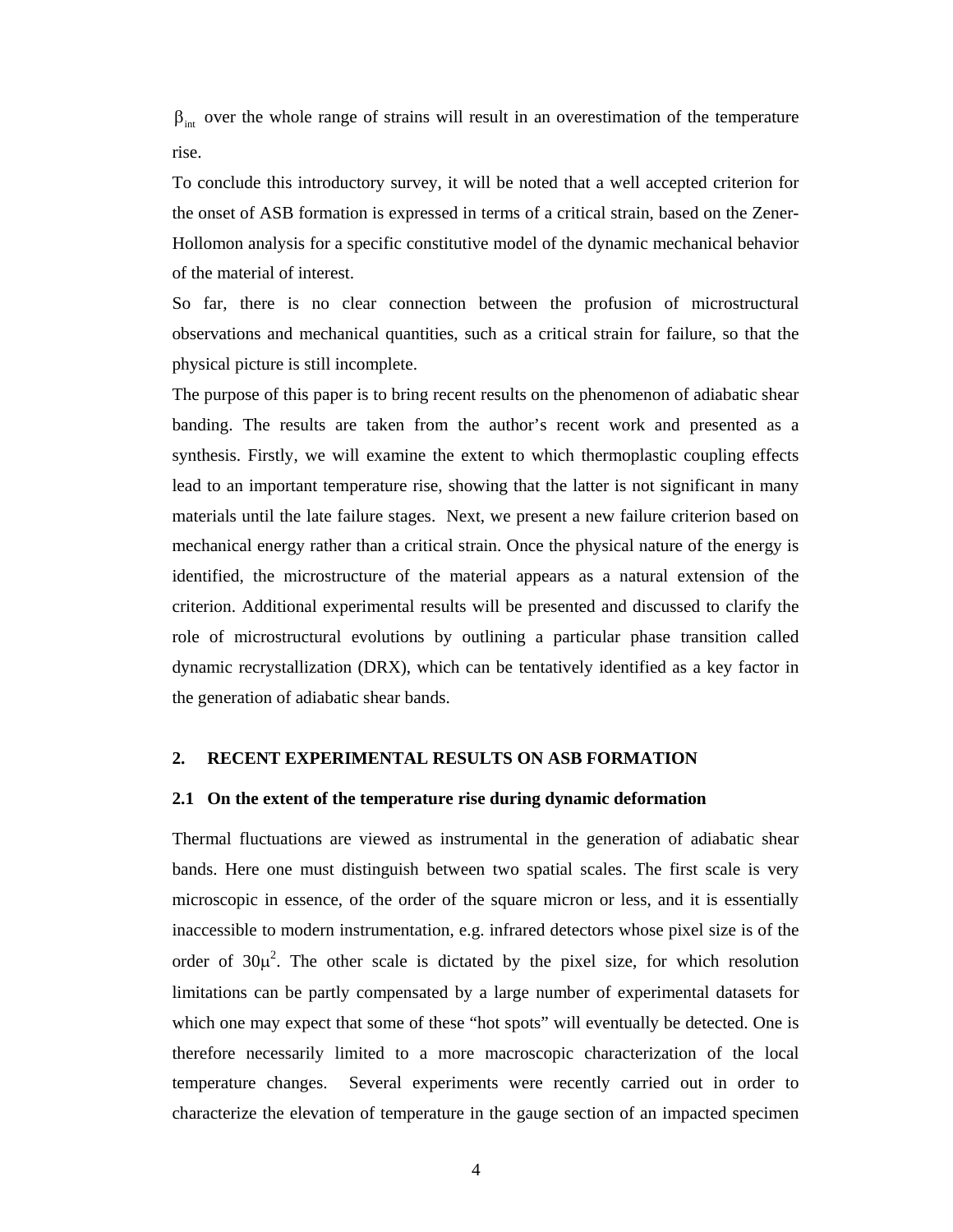for various metals. For a pure  $\alpha$ -iron specimen deformed at  $\dot{\epsilon} \approx 8000 \,\mathrm{s}^{-1}$ , the recorded temperature reached 431K at  $\varepsilon \approx 0.7$  (Rittel, et al., 2006a). This temperature rise corresponds to a homologous temperature of 0.24. It is important to note that the recorded temperature rise was more moderate at lower strain rates, illustrating the point that  $\beta_{int}$  is rate-sensitive, as mentioned before. Later work on pure polycrystalline tantalum showed that this material could reach 378K at a plastic strain  $\varepsilon_n \approx 0.3$ , irrespective of the strain-rate this time (Rittel, et al., 2007). This temperature rise corresponds to a moderate homologous temperature of 0.15. Considering now an annealed commercial Ti6Al4V alloy, it was observed that the measured temperature at the macroscopic onset of localization ( $\epsilon \approx 0.27$ ;  $\epsilon \approx 3000$ s<sup>-1</sup>) was of the order of 350K, corresponding to a homologous temperature of 0.19 (Figure 1). In the same paper (Rittel and Wang, 2008), the authors reported a localization temperature of 323K ( $\epsilon \approx 0.17$ ;  $\dot{\epsilon} \approx 3000$ s<sup>-1</sup>) for a cast magnesium (AM50) alloy, which corresponds to a homologous temperature of 0.46, which is indeed significant. For these two materials, the temperature measurement was carried out until full localization and fracture of the ASB, showing here very significant temperature rises of the order of several hundreds of degrees. At this stage, it appears that the extent of temperature rise is indeed material dependent, as dictated by the stress and strain levels at failure. The severity of the temperature rise, as expressed by the homologous temperature is also material dependent and will of course be more significant for materials that possess a low melting point such as the AM50 alloy. Otherwise, the measured temperature rise remains modest for many materials. However, apart from a comparison of the homologous temperatures involved in the process, additional information can be obtained by considering the mechanical energy at failure, as explained in the next section.

#### **2.2 On the critical failure strain and thermal softening**

The concept of a critical failure strain, or the strain at which the adiabatic shear band forms, is indeed simple and convenient as a failure criterion. One would therefore expect that irrespective of the previous thermomechanical history of a given material, the critical failure strain will characterize the onset of adiabatic shear failure in all situations. To verify this point, a series of experiments was carried out on the two above-mentioned alloys, namely Ti6Al4V and AM50. The first set of experiments consisted of applying a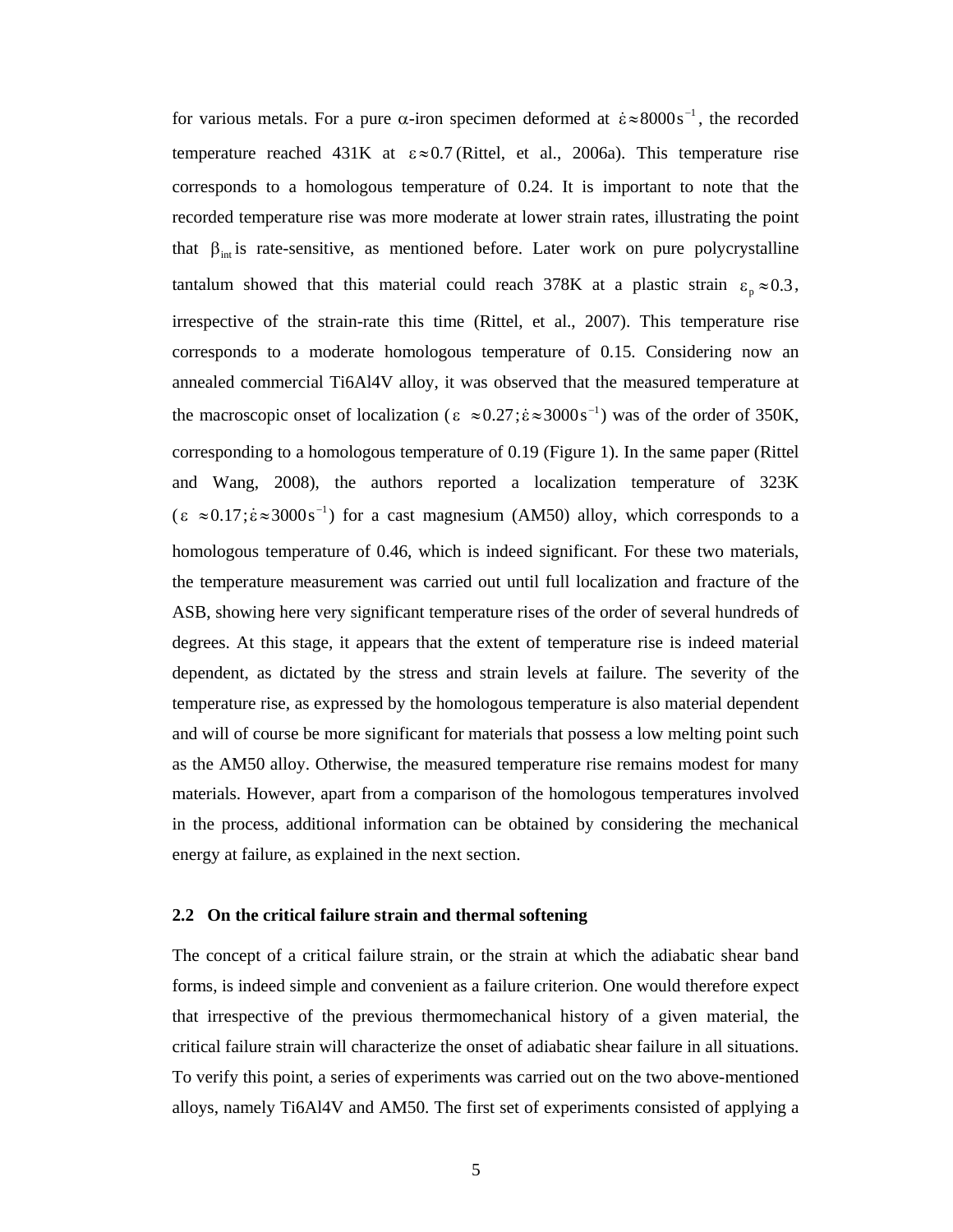static pre-strain to the material, the extent of which could be normalized with respect to the quasi-static failure strain. The specimens were subsequently impacted to failure and the failure strain was thus recorded. The first remarkable result of these experiments is that the total (static+dynamic) strain to failure increases with the amount of pre-strain (Rittel, et al., 2006b). This observation shows that there is no strain to failure properly speaking, as the latter must take into account the overall thermomechanical history of the material. However, as shown in Figure (2), when the dynamic mechanical energy is calculated, which is the integral of the dynamic stress-strain curve until the onset of failure, it is noted that this mechanical quantity remains remarkably constant over large levels of normalized pre-strain. In other words, the prior quasi-static phase has little influence on the subsequent dynamic loading step in terms of failure energy. This observation emphasizes the importance of the dynamic phase for the adiabatic shear failure process, at the expense of the previous quasi-static history.

Coming back to thermal considerations, additional information can be gained by performing monotonic dynamic tests with these materials at various temperatures. Here, instead of looking for a specific softening effect, one records again the dynamic mechanical energy until the onset of adiabatic shear. In the same paper, the authors report that this mechanical energy remains remarkably constant for test temperatures that correspond to a maximal anticipated value obtained by assuming  $\beta=1$ , which is an upper bound in most cases (Figure (1)). The significance of this result is that even if the AM50 alloy reaches a relatively high homologous temperature during the test, the amount of energy needed to break it (and the Ti alloy as well) is not significantly affected, again on an spatially averaged level. These observations cast a doubt on the efficiency of the thermal softening process in relation to adiabatic shear band formation. Without obliterating this assumption, it appears that there are exceptions of a nature that justifies additional investigation into this phenomenon.

At this stage, one can write a simple balance of energy, noting that the deformation energy splits into (equals) the thermally dissipated energy and the remaining stored energy. The latter, also referred to as stored energy of cold work (Bever, et al., 1973) is stored in the material, e.g. through microstructural re-arrangements at the dislocation level. Noting that the thermal part plays what seems to be a minor role in the process, it comes out that the *dynamically* stored energy of cold work is a key factor in the generation of ASB's. Such a concept is certainly different from that of a strain (or stress)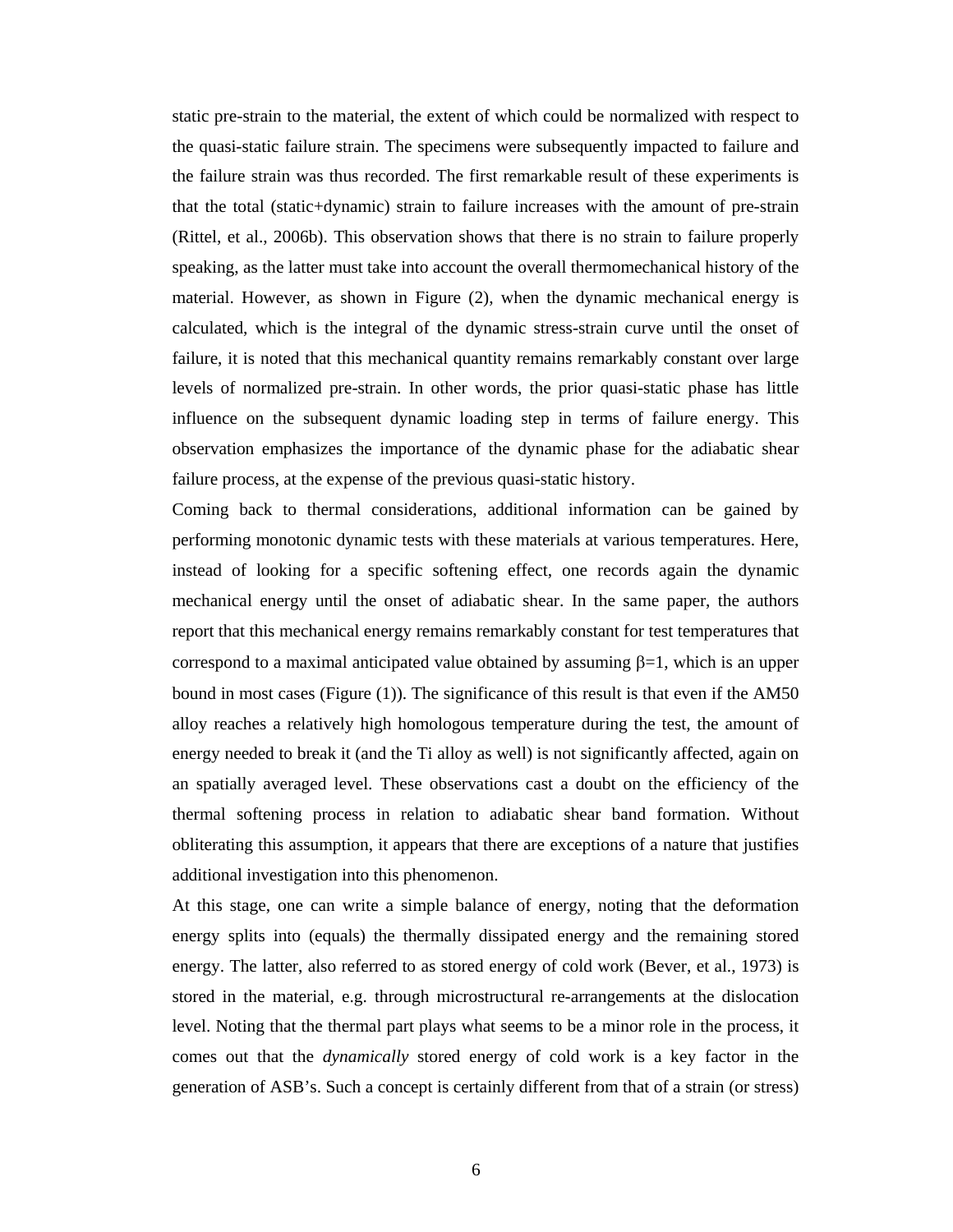based criterion, but it also has a different physical meaning. Namely, since the stored energy of cold work is a direct consequence of the microstructure, a seamless link is thus established between a mechanical phenomenon and the material microstructure, which was not noted previously.

The next step is therefore to investigate this microstructural evolution that will eventually lead to shear localization.

#### **2.3 On dynamic recrystallization**

Dynamic recrystallization (DRX) is a structural rearrangement whereby the initial grain structure of a material gets refined to a point where new nanograins form and eventually grow. Dynamic recrystallization bears an analogy with the usual recrystallization phenomenon, which is driven by accumulated strain and temperature considerations. However, in the present case, DRX is unique in the sense that this is an athermal phenomenon, as observed e.g. by Hines and Vecchio (1997) in copper that was deformed in liquid nitrogen. The operating mechanisms consist of a successive grain refinement, as described in the recent literature (Meyers, 1994; Meyers, et al., 2000; Perez-Prado, et al., 2001; Rittel, et al., 2002; Xu, et al., 2008). It is interesting to note that dynamically recrystallized grains are observed in almost each shear band forming metal, and it is understood that DRX is a result of the large strains and temperatures that develop locally in the shear band (Murr, et al., 2002; Xu, et al., 2008). Toth et al. (2000) modeled the DRX in adiabatic shear bands and they successfully reproduced the corresponding texture of a typical adiabatic shear band in steel. More recently, an attempt was made to systematically couple DRX to the adiabatic shear band in a numerical simulation mimicking the evolution of the microstructure in the band (Medyanik, et al., 2007). However, these two works considered DRX as a result of shear localization, in the sense that it is thermally-driven, whereas experimental evidence has clearly shown that thermal activation is not a pre-requisite.

Consequently, one intriguing question relates to the exact nature and role of the dynamic recrystallization phenomenon that almost inevitably comes along with the adiabatic shear band. Rittel et al. (Rittel, et al., 2008) addressed this issue by performing interrupted dynamic tests on the Ti6AL4V alloy that is well known for its propensity for adiabatic shear failure. The interrupted test consisted of impacting a shear specimen while carefully controlling the amount of imparted strain, to keep it to roughly one half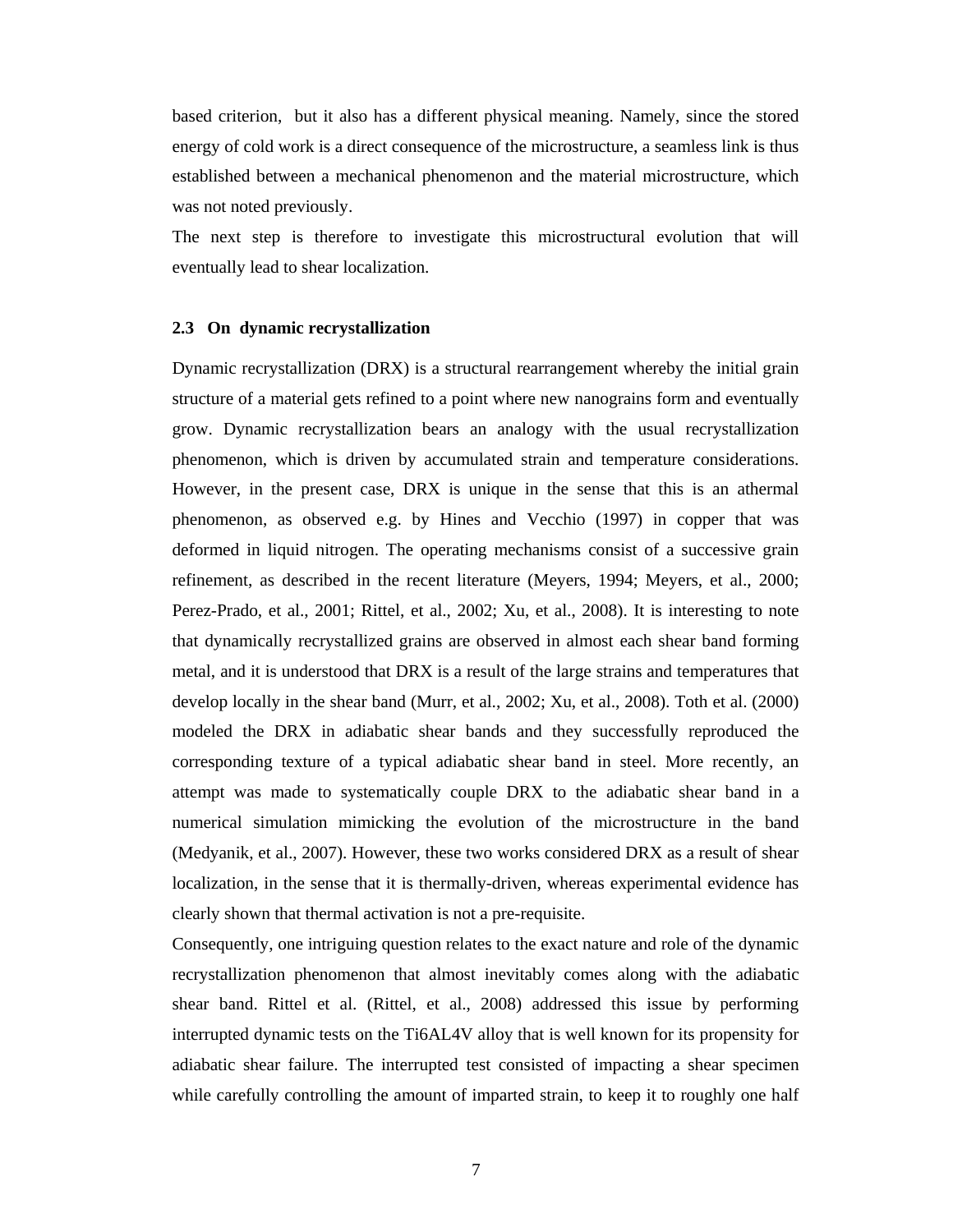of the dynamic failure strain value. Since the specimens contain a natural stress raiser (fillet), where shear bands always develop, the fillet region was selected for transmission electron microscopic investigation of the microstructure, in both interrupted specimens and also in specimens that were loaded to failure. The outcome of these investigations was the striking observation that dynamic recrystallization was clearly observed in those interrupted specimens that had not failed or developed a shear band, revealing a very similar microstructure to that of the shear band of the failed specimens. The meaning of this result is that dynamic recrystallization, in this material at least, is occurring and clearly preceding any sign of adiabatic shear localization (Figure (3)). It must also be noted that this happens at a stage where the temperature rise is clearly insignificant, just in accord with the athermal nature of the phenomenon. At this stage, one should take a closer look at the thermal evolution in the gauge section of impacted specimens (Figure (2)), and realize that while the final temperature rise may reach a homologous temperature of 0.2 or perhaps more, this only occurs very close to the macroscopic localization point (the maximum stress/strain from which the material starts to soften noticeably). For the investigated alloy, the temperature rise until  $\epsilon \approx 0.15$  is actually insignificant but DRX is readily observed. One can now propose that DRX develops at an early stage of the deformation process, independently of the thermal evolution in the gauge section, so that its multiplication which is analogous to a phase transformation results upon its completion into the adiabatic shear band. It should also be noted that the initial stages of the DRX are not accompanied by a visible strain softening of the material. This observation confers a different meaning to the concept of a mechanical instability. Yet, it is important to assess the exact mechanical influence of the development of clusters of nanograins that are virtually dislocation free at that stage. One would naturally suspect that this nanophase possesses superior mechanical properties based on a Hall-Petch type of hardening rule. However, it has been shown on several occasions that for nanograins, the Hall-Petch relationship no longer applies and in fact the contrary just occurs, namely that the ultrafine grain size does indeed weaken the material (Trelewicz and Schuch, 2008). Mercier et al. (2007) addressed the grainsize dependence of the flow strength of copper using an elastic-viscoplastic model, and in addition to the grain-size dependence, they introduced a strain-rate dependence for the critical grain size for which a reverse Hall-Petch effect should be observed. From their results, it appears that this critical size decreases as the strain rate increases. However,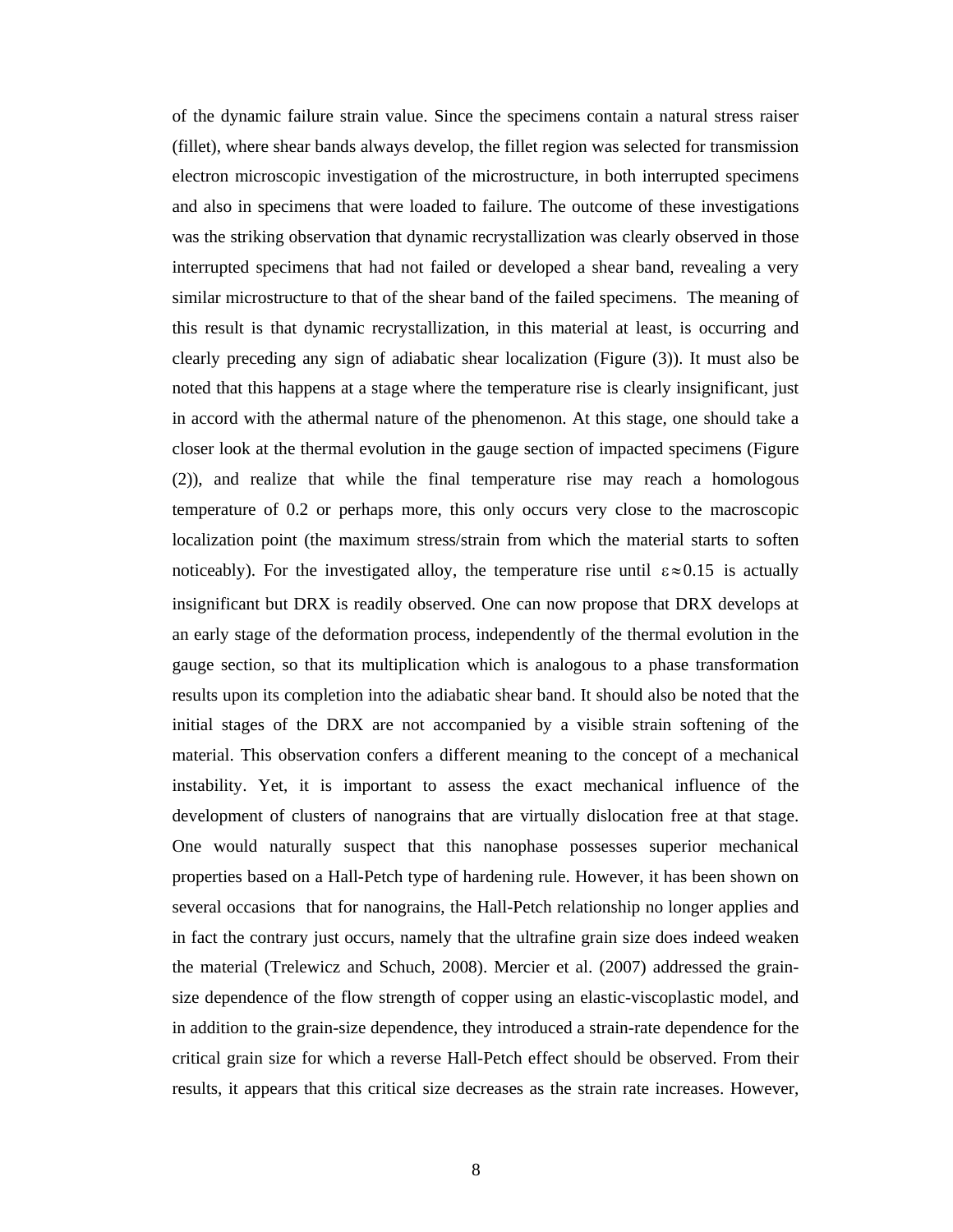Mercier et al. (2007) came to the conclusion that at high strain-rates, as those typical of adiabatic shear localization, the reverse Hall-Petch effect does not exist as diffusional processes are no longer operative. This observation requires additional experimental work. Alternatively, it was also proposed that grain boundary sliding might be the operative mechanism, by analogy with superplasticity, as opposed to dislocation motion related deformation (Chokshi and Meyers, 1990). Therefore, it appears that the formation of dynamically recrystallized enclaves just weaken the material locally, and as such act as local destabilizing (softening) nuclei whose dynamics remains to be studied in detail.

As a last remark, one should establish a connection between the previous mention of a critical energy storage and the current DRX phenomenon. Here it can be proposed that dynamic recrystallization is driven by the stored energy of cold work, which upon reaching a critical level, triggers the recrystallization phenomenon. Once initiated, the latter is likely to increase the local temperature by additional plastic strain which in turns will surely contribute to additional recrystallization. However, at that stage, the phenomenon has just been identified as a potential key contributor to shear localization, and its kinetics remain to be studied in detail through methodical testing in various materials.

# **3. DISCUSSION**

This paper discussed adiabatic shear failure, as commonly observed mechanisms of dynamic failure**,** with emphasis of the physics of the phenomenon. Until recently, two main classes of observations and models were available, namely those of a metallurgical character and the (few) mechanical experiments. These two classes bear little in common, and a well accepted criterion is that of a critical strain to failure, the exact physical causes of the phenomenon remaining largely unexplored.

This viewpoint aims at reconciliating the two classes of observations, based on specific experimental observations. The first one is that it is difficult to define a critical strain to failure for a given material that has been subjected to various thermomechanical treatments. Specifically, if one varies systematically the amount of quasi-static pre-strain prior to dynamic testing, the total strain to failure is observed to increase instead of keeping a constant value. This observation emphasizes the central role of the dynamic deformation phase irrespective of the prior history. One way to analyze the data consists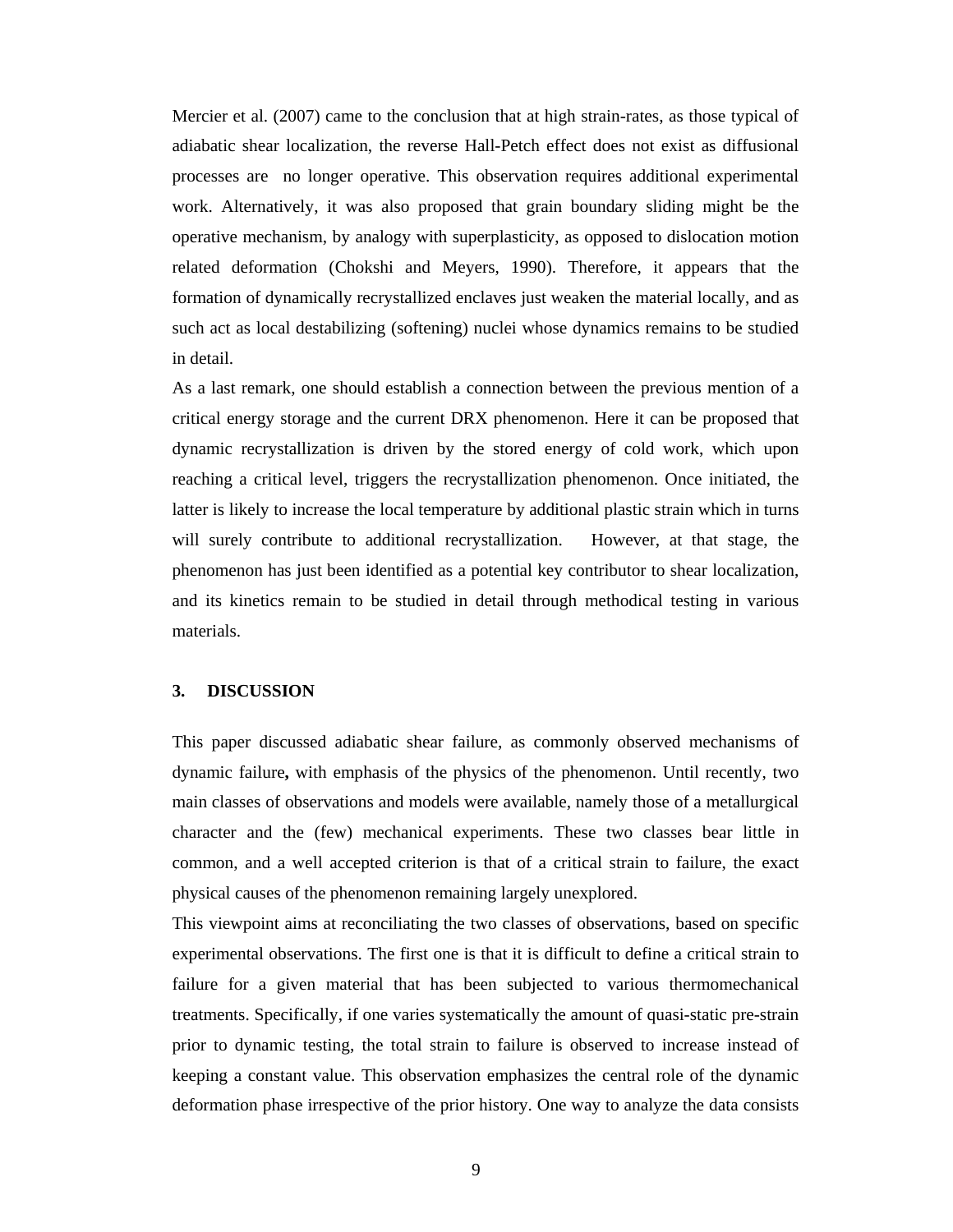of looking at the mechanical energy invested in the process, for the dynamic phase, and observing that this quantity remains relatively constant, irrespective of the prior quasistatic amount of pre-strain. A parallel observation relates to the temperature rise during dynamic deformation, the latter being always considered as a softening factor leading to localization. Experimental recordings of the thermal evolution in several materials all point to the fact that the temperature rise is generally modest until the macroscopic onset of localization, and its relative extent is material dependent. In other words, if one considers a strong, ductile material that localizes at very large strains, one cannot overlook thermal activation. Yet for the investigated materials, the failure strain is relatively small and the temperature increases only at the later stages of the macroscopic pre-localization phase. Considering again the dynamic deformation energy, the latter is not really affected by the anticipated temperature rise. One might also wonder if the additional temperature rise does not weaken when the baseline temperature is higher, due to the higher dislocation mobility and annihilation phenomena, but this remains an open question so far. In any case, provided that the temperature rise may not be that large, another mechanism has to be identified which immediately suggests the importance of the stored energy in the material. The latter is directly connected to the material microstructure and as such provides an elegant transition between the mechanical and the microstructural characteristics of the material. At that stage, it was shown that while there is no significant temperature change in the specimen, a phase transformation (dynamic recrystallization) can be detected, which was always assumed to occur only past the shear band initiation and development. This result suggests that DRX actually precedes the ASB and to some extent might likely be its cause rather than its consequence. The DRX phenomenon is athermal and believed to be triggered by the energy that has been stored in the material, thus linking the two mentioned observations. Moreover, dynamic recrystallization is believed to locally weaken the material through dislocation free nanograins, so that this local perturbation is expected to grow and destabilize the deformation processes, resulting in an ASB for which most observations concur to show dynamically recrystallized grains.

This sequence of events is another physical scenario to interpret adiabatic shear failure. One cannot claim that this is the general and unique phenomenon, as discussed before for the case of highly ductile and shear-resistant materials. It nevertheless reveals a new perspective on a phenomenon that was apparently well understood. It is therefore felt that additional effort is now needed to identify initiation and growth criteria of dynamic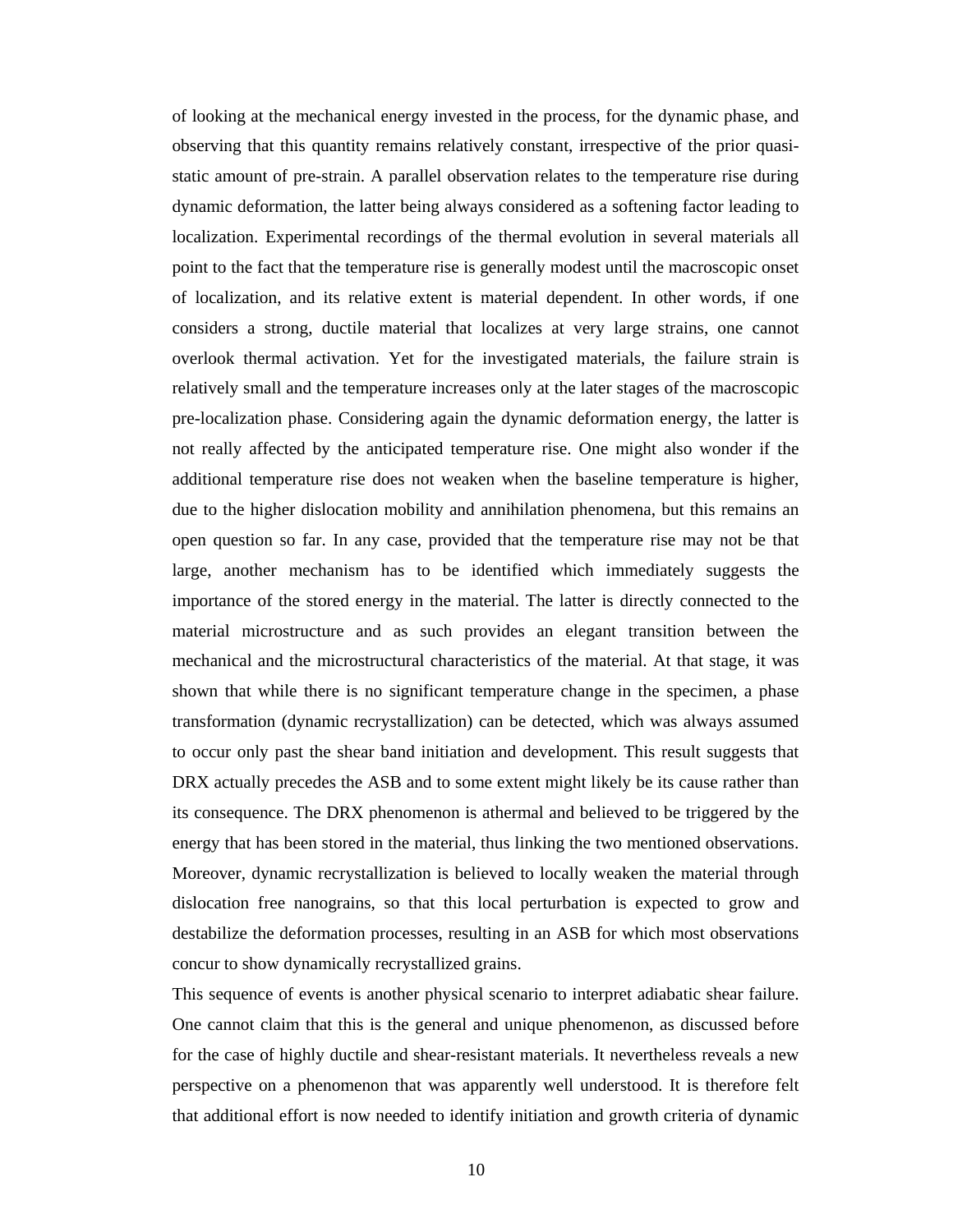recrystallization, followed by proper numerical modeling and verification of the anticipated softening effects.

# **4. CONCLUSIONS**

This viewpoint has presented and discussed another possible scenario leading to adiabatic shear localization. Instead on considering uniquely thermal softening as the driving force, it is believed that stored energy issues and their influence on the microstructure are key factors that lead to dynamic recrystallization. The latter is a precursor to adiabatic shear banding and not its outcome. Dynamic recrystallization is tentatively identified as a local softening factor, whose multiplication and growth leads to adiabatic shear band formation.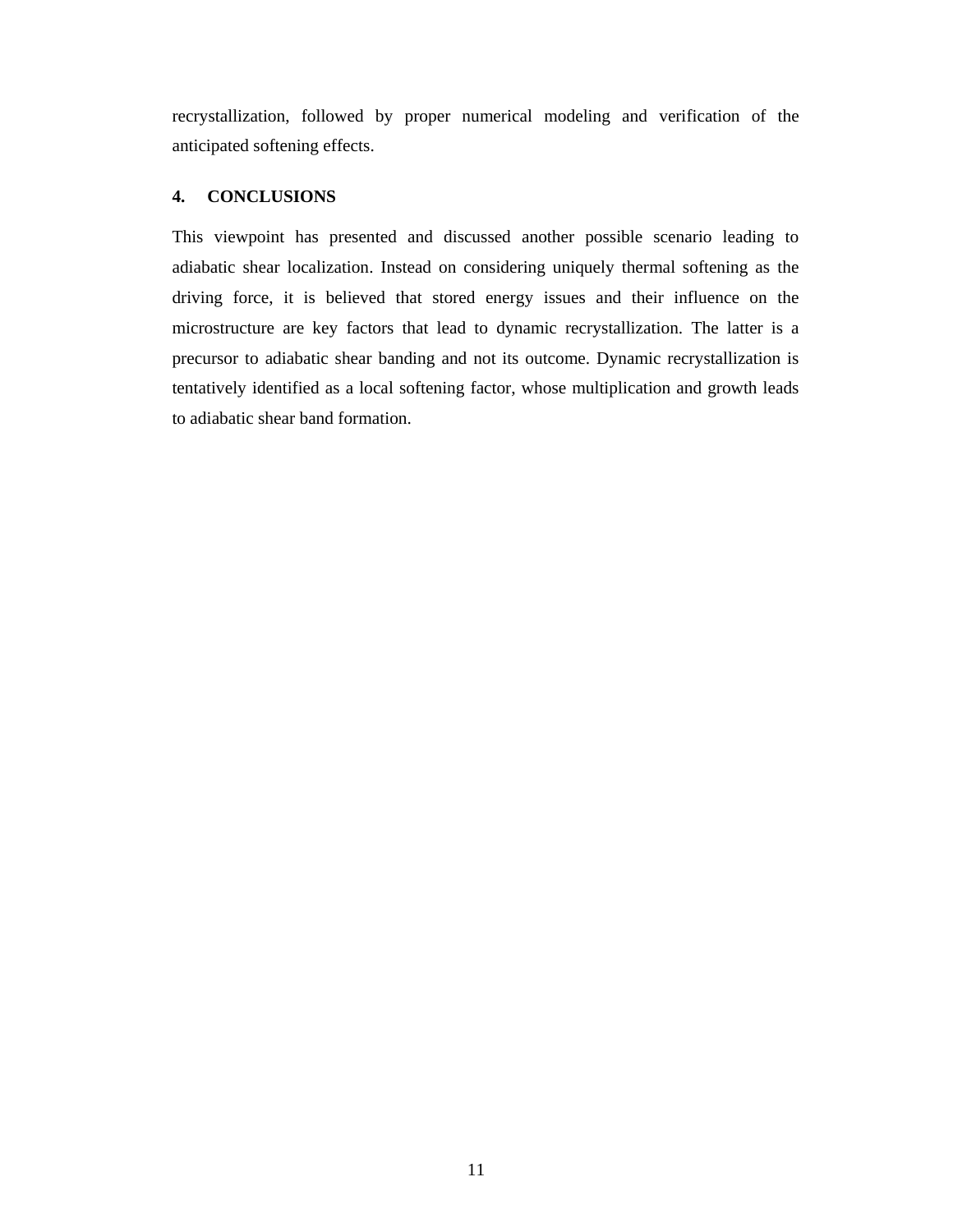### BIBLIOGRAPHY

Bai, Y., Dodd, B., 1992. Shear Localization: Occurrence, Theories, and Applications. Pergamon Press, Oxford, UK.

Bever, M., Holt, D., Titchener, A., 1973. The Stored Energy of Cold Work. Pergamon Press, London.

Boley, B.A., Weiner, J.H., 1960. Theory of Thermal Stresses. J. Wiley and Sons, New York, NY.

Chokshi, A.H., Meyers, M.A., 1990. The prospects for superplasticity at high strain rates: preliminary considerations and an example. Scripta Metall. and Mater. 24, 606- 610.

Cox, B.N., Gao, H., Gross, D., Rittel, D., 2005. Modern topics and challenges in dynamic fracture. J. Mech. Phys. Solids 53, 565-596.

Farren, W.S., Taylor, G.I., 1925. The heat developed during plastic extension of metals. Proc. R. Soc. A107, 422-451.

Hartley, K.A., Duffy, J., Hawley, R.H., 1987. Measurement of the temperature profile during shear band formation in mild steels deforming at high-strain rates. J. Mech. Phys. Solids 35 (3), 283-301.

Hines, J.A., Vecchio, K.S., 1997. Recrystallization kinetics within adiabatic shear bands. Acta Mater. 45 (2), 635-649

Hodowany, J., Ravichandran, G., Rosakis, A.J., Rosakis, P., 2000. Partition of plastic work into heat and stored energy in metals. Exp. Mech. 40 (2), 113-123.

Kapoor, R., Nemat-Nasser, S., 1998. Determination of temperature rise during high strain rate deformation. Mechanics of Materials 27, 1-12.

Marchand, A., Duffy, J., 1988. An experimental study of the formation process of adiabatic shear bands in a structural steel. J. Mech. Phys. Solids 36 (3), 251-283.

Mason, J.J., Rosakis, A.J., Ravichandran, G., 1994. On the strain and strain rate dependence of the fraction of plastic work converted into heat: an experimental study using high speed infrared detectors and the Kolsky bar. Mechanics of Materials 17, 135-145.

Medyanik, S., Liu, W., Li, S., 2007. On criteria for adiabatic shear band propagation. J.Mech. Phys. Solids 55 (7), 1439-1461.

Mercier, S., Molinari, A., Estrin, Y., 2007. Grain size dependence of strength of nanocrystalline materials as exemplified by copper: An elastic-viscoplastic modelling approach. J. Matls. Sc. 42, 1455-1465.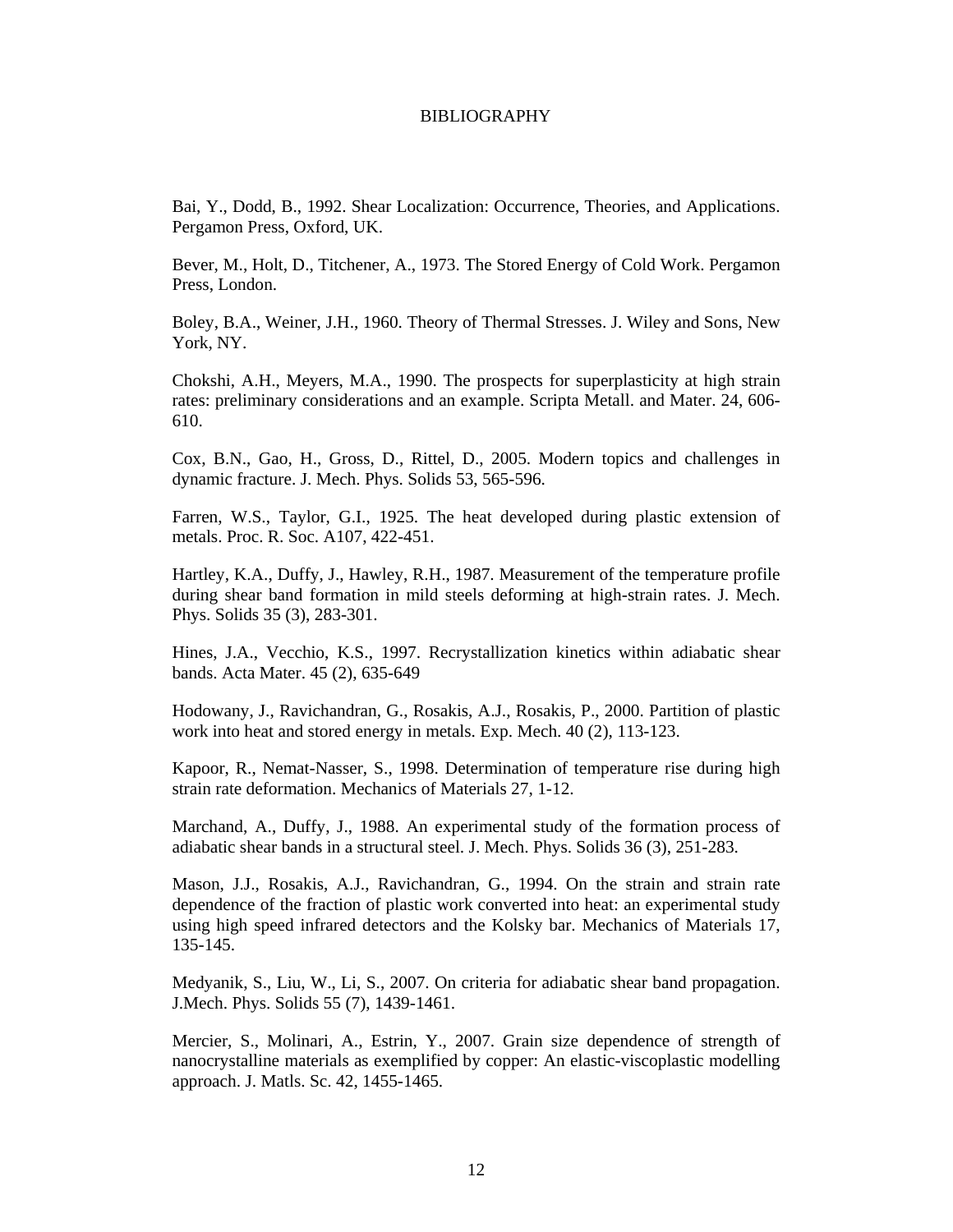Meyers, M.A., 1994. Dynamic Behavior of Materials. J. Wiley and Sons, New York, NY.

Meyers, M.A., Nesterenko, V.F., LaSalvia, J.C., Xu, Y.B., Xue, Q., 2000. Observation and modeling of dynamic recrystallization in high-strain, high strain-rate deformation of metals. J. Phys. IV France Colloq. C3 PR9, 51-56.

Molinari, A., Clifton, R.J., 1987. Analytical characterization of the shear localization in thermoviscoplastic materials J. Applied Mech. 54 (4), 806-812.

Murr, L.E., Trillo, E.A., Pappu, S., Kennedy, C., 2002. Adiabatic shear bands and examples of their role in severe plastic deformation. J. Matls. Sc. 37 (16), 3337-3360.

Perez-Prado, M.T., Hines, J.A., Vecchio, K.S., 2001. Microstructural evolution in adiabatic shear bands in Ta and Ta-W alloys. Acta Mater. 49, 2905-2917.

Rice, J.R., 1976. The localization of plastic deformation. In: Koiter, W.T. (Ed.). North-Holland Publishing Co., Amsterdam, pp. 207-220.

Rittel, D., 1999. The conversion of plastic work to heat during high strain rate deformation of glassy polymers. Mechanics of Materials 31 (2), 131-139.

Rittel, D., Bhattacharyya, A., Poon, B., Zhao, J., Ravichandran, G., 2007. Thermomechanical characterization of pure polycrystalline tantalum. Matls. Sc. and Engng. A A447, 65-70.

Rittel, D., Lee, S., Ravichandran, G., 2002. Large strain constitutive behavior of OFHC copper over a wide range of strain-rates using the shear compression specimen. Mechanics of Materials 34, 627-642.

Rittel, D., Ravichandran, G., Venkert, A., 2006a. The mechanical response of pure iron at high strain rates under dominant shear. Matls. Sc. and Engng. A A432, 191- 201.

Rittel, D., Venkert, A., Landau, P., 2008. Dynamic recrystallization as a potential cause for adiabatic shear failure. Physical Review Letters 101 (16), 165501.

Rittel, D., Wang, Z., 2008. Thermo-mechanical aspects of adiabatic shear failure of AM50 and Ti6Al4V alloys. Mechanics of Materials 40, 629-635.

Rittel, D., Wang, Z.G., Merzer, M., 2006b. Adiabatic shear failure and dynamic stored energy of cold work. Physical Review Letters 96, 075502.

Taylor, G.I., Quinney, H., 1934. The latent energy remaining in a metal after cold working. Proc. Royal Soc. London 143, 607-326.

Toth, L.S., Hildenbrand, A., Molinari, A., 2000. Dynamic recrystallisation in adiabatic shear bands. J. de Phys. IV France 10, Pr9-365-370.

Trelewicz, J.R., Schuch, C.A., 2008. the Hall-Petch breakdown at high strain rates: Optimizing nanocrystalline grain size for impact applications. Appl. Phys. Lett. 93, 171916.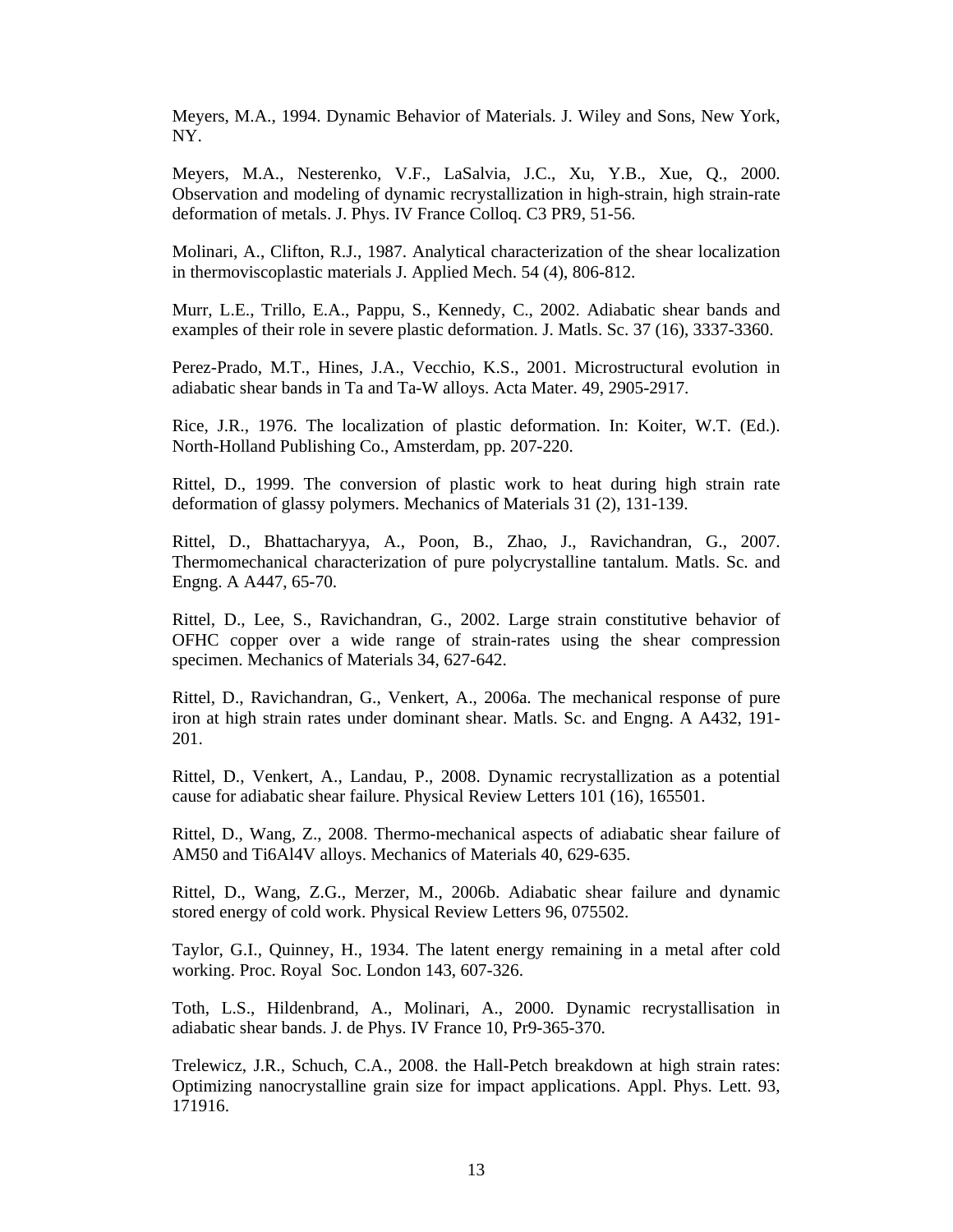Tresca, H., 1879. Sur la fluidité et l'écoulement des corps solides. Annales du Conservatoire des Arts et Métiers 4.

Trojanowski, A., Ruiz, C., Harding, J., 1997. Thermomechanical properties of polymers at high rates of strain. J. Physique Coll. C 3, 447-452.

Wright, T., 2002. The Physics and Mathematics of Adiabatic Shear Bands. Cambridge University Press, Cambridge.

Xu, Y., Zhang, J., Bai, Y.L., Meyers, M.A., 2008. Shear localization in dynamic deformation: microstructural evolution. Metallurgical and Material Transactions A 39A, 811-843.

Zener, C., Hollomon, J.H., 1944. Effect of strain rate upon plastic flow of steel J. Applied Phys. 15 (1), 22-32.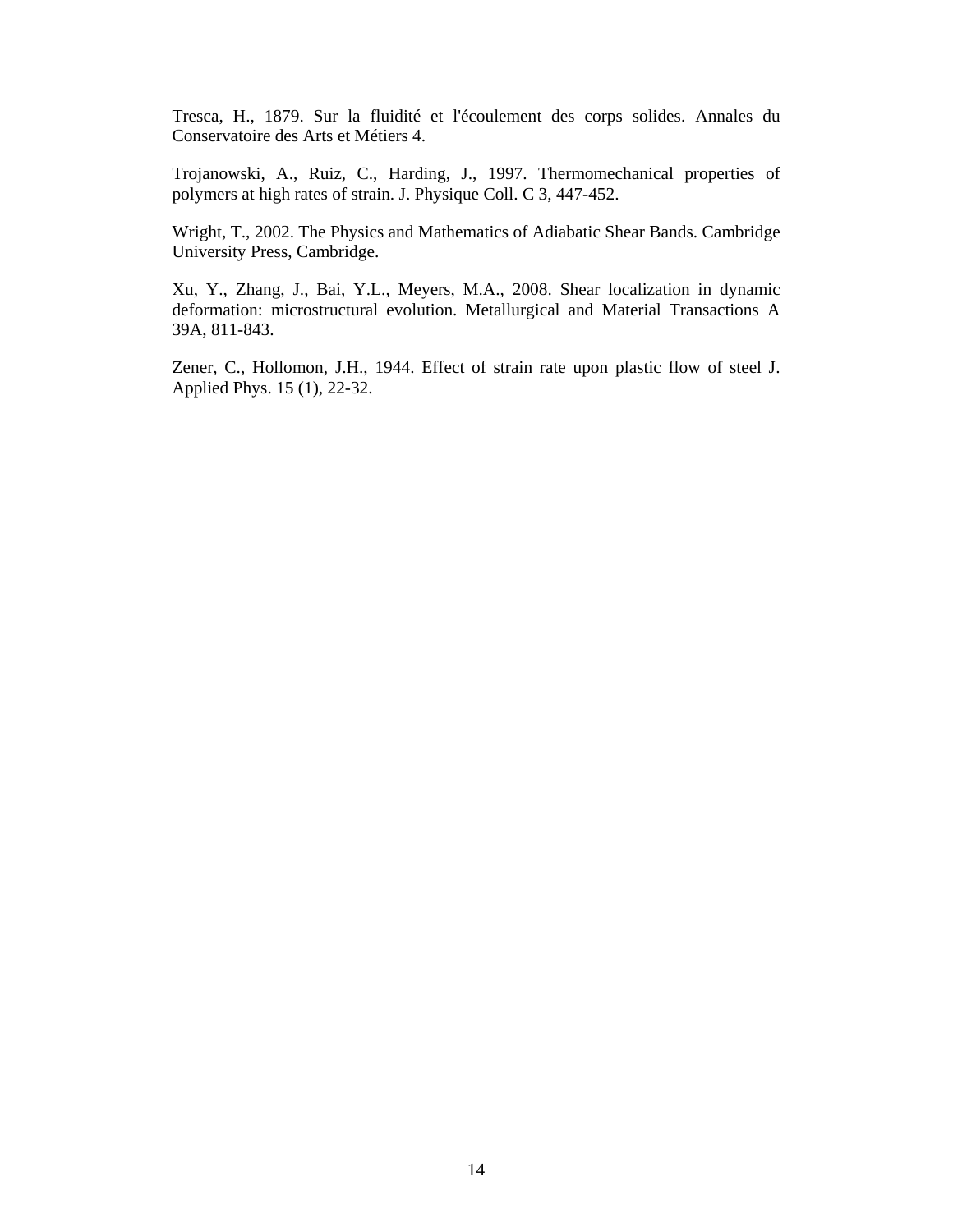# **FIGURE 1**



**Figure 1**: Typical stress and temperature vs. strain for dynamically loaded Ti6Al4V alloy. The strain rate is  $\dot{\epsilon} \approx 3000 \,\mathrm{s}^{-1}$ . The temperature is measured on 3 infrared channels and calculated (dashed line) according to  $\beta = 1$  (eqn (1)). The arrow indicates the strain at which the materials softens considerably (failure), indicating the presence of an adiabatic shear band. Note that the temperature rise is quite modest until  $\epsilon \approx 0.2$ . It then increases slightly until the failure strain, reaching a value of  $T \approx 75$ °C. Note that the measured temperature, until the failure strain, is markedly lower than the calculated one, showing that  $\beta \neq 1$ . (reprinted after Rittel et al. (2008)).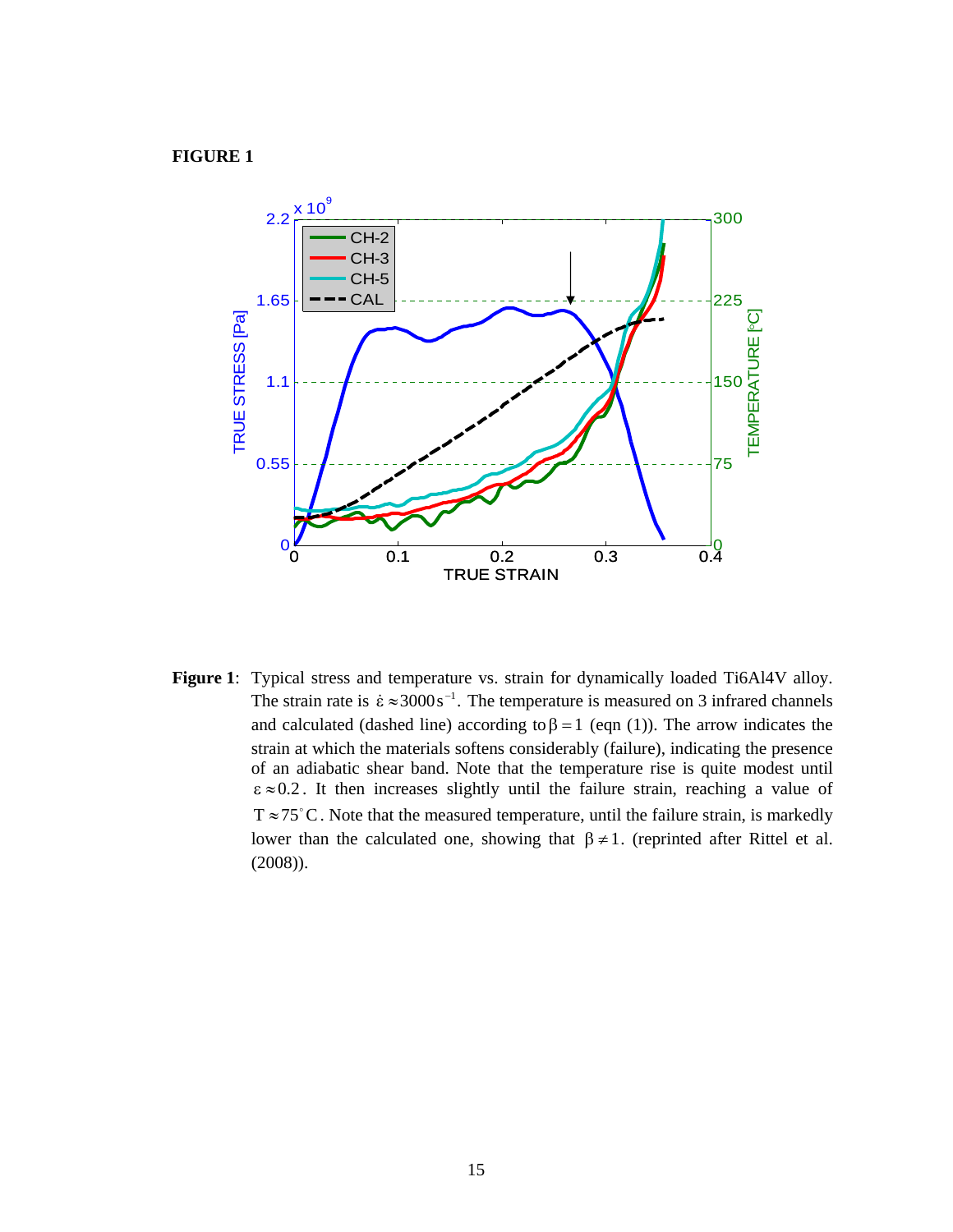# **FIGURE 2**



**Figure 2**: Plot of the dynamic mechanical energy of AM50 as a function of the normalized pre-strain FS pre-strain ε  $\varepsilon_{\text{pre-strain}}$  x100. Note that the energy is remarkably constant up to normalized pre-strain levels of the order of 0.7, beyond which it decreases slightly. The overall influence of the quasi-static pre-strain on the dynamic mechanical energy is minor, up to deep pre-strain levels. (reprinted

from Rittel et al. (2006b)).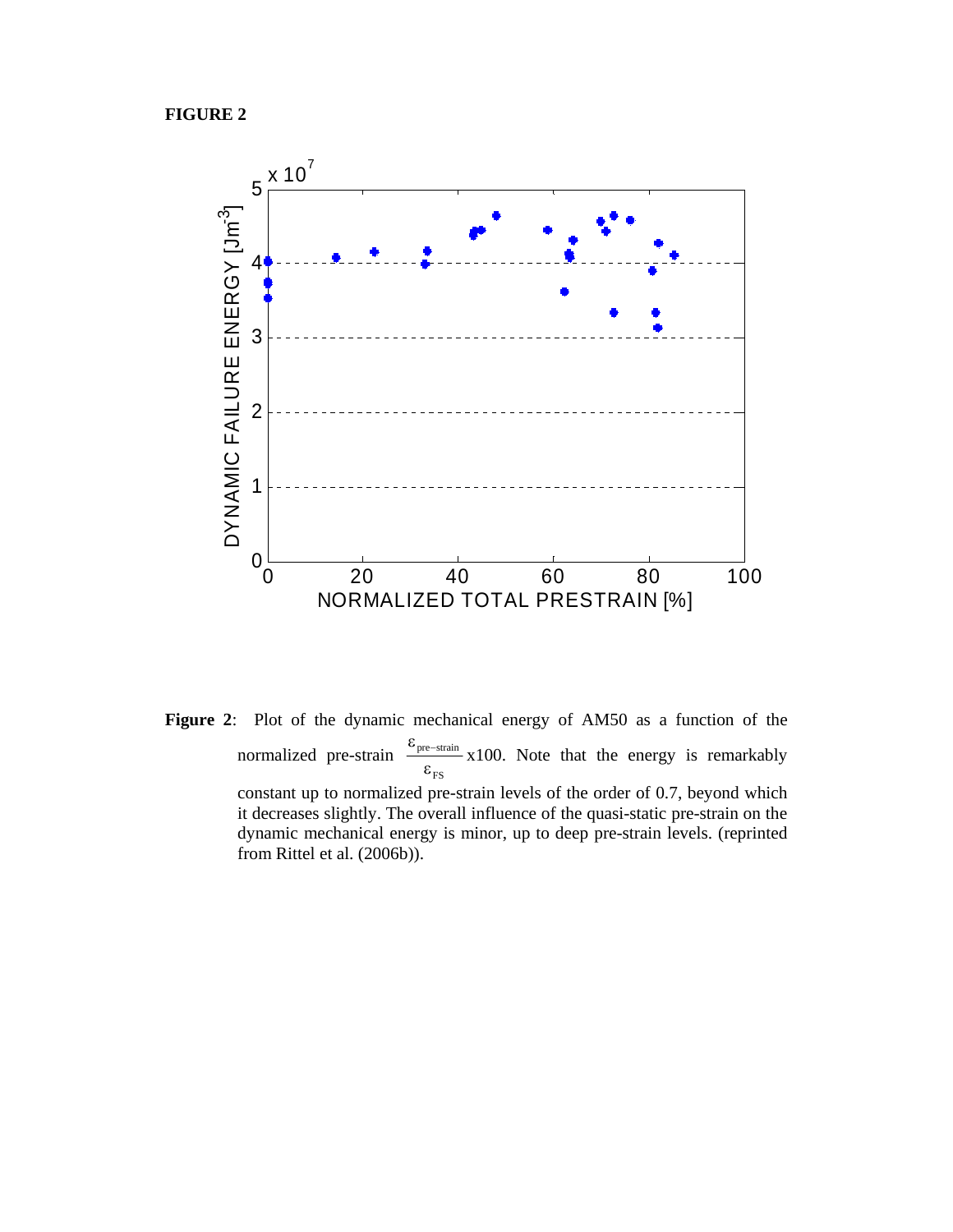# **FIGURE 3**

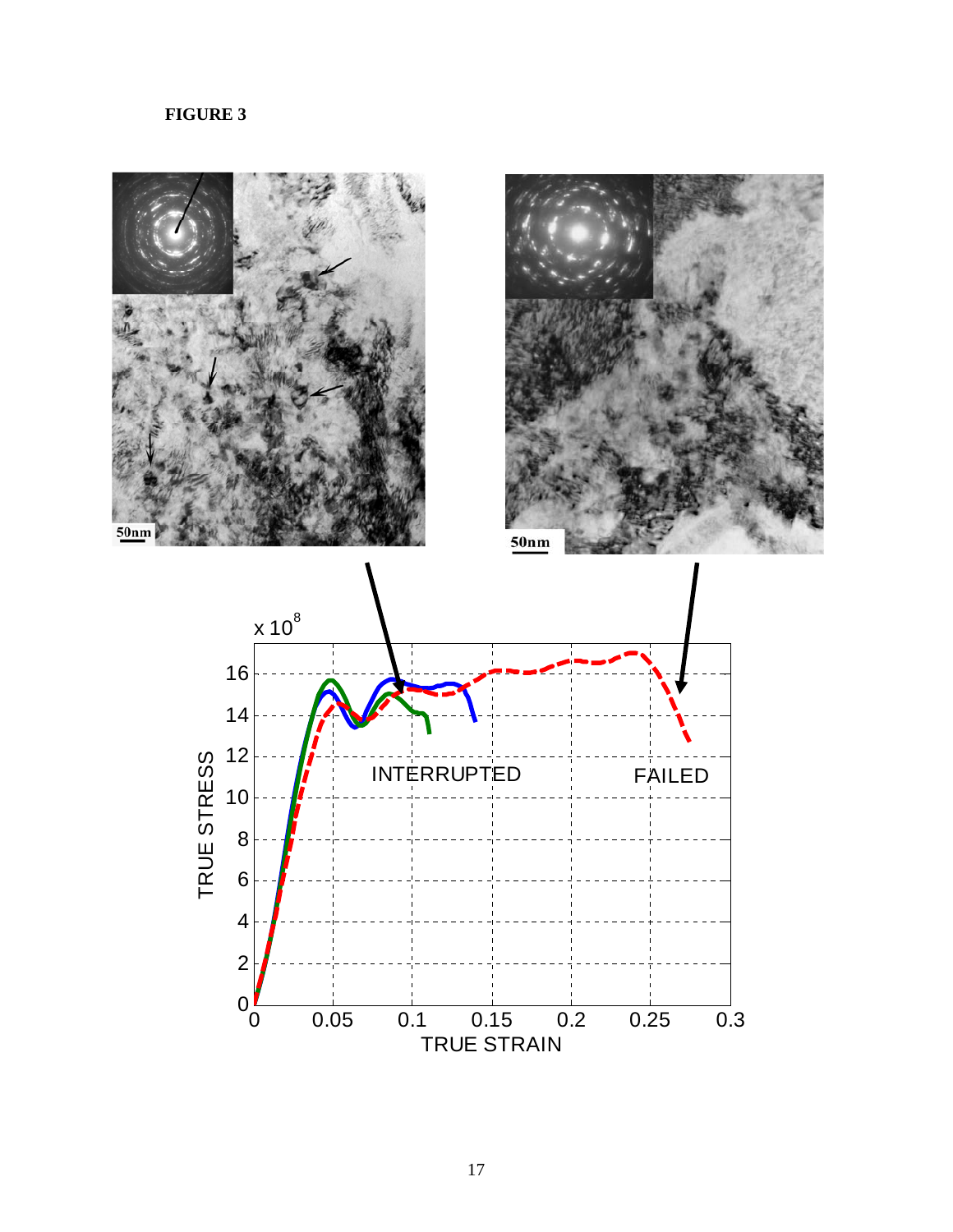**Figure 3**: Dynamic shear tests of ti6Al4V specimens. The stress strain curves show 2 interrupted tests (no failure) and 1 test until failure. The corresponding transmission electron micrographs are indicated by arrows. The electron diffraction patterns are very similar and they both indicate a very fine microstructure comprised of recrystallized nanograins. Some of these grains are indicated by arrows in the left hand-side micrograph. The micrographs point to the fact that in these experiments, dynamic recrystallization was observed to develop significantly before any kind of failure by adiabatic shear developed in the specimen. (Reprinted after Rittel et al. (2008)).